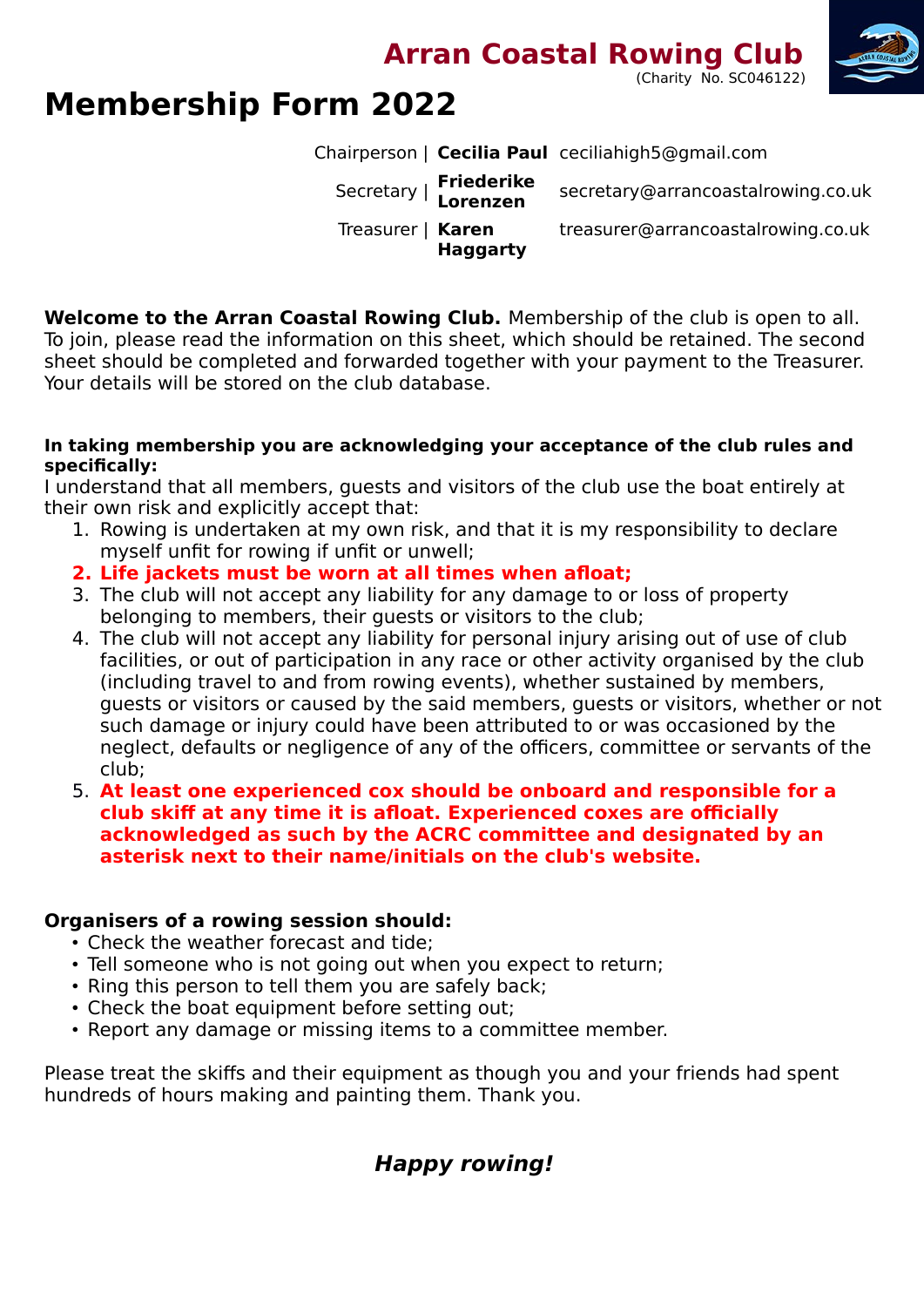## **Declaration**

Regular physical activity is fun and healthy, and being more active is very safe for most adults. However, some should check with their GP before they start becoming much more physically active. Rowing, especially in races, can be strenuous and in a boat you may be some distance from help. We ask members to take responsibility for their fitness to row, and to rule themselves out if temporarily feeling unfit.

Members who have any disability which might affect their or others' safety (like hearing or vision impairment) are asked to tell the cox and/or the coach.

Possible reasons to consult your GP about rowing are:

- If your GP has ever said that you have a heart condition and that you should only do physical activity recommended by him/her;
- If you feel pain in your chest when you do physical activity;
- If in the past month, you have had chest pain when you were not performing physical activity;
- If you lose your balance because of dizziness or if you ever lose consciousness;
- If you have a bone or joint problem that could be made worse by a change in your physical activity.

#### **By signing the form below I acknowledge that I have read and accepted the above declaration and the following statement:**

"The Club may keep a record of your contact details in accordance with the Club's Data Protection Policy (see website) for the purposes of informing you about the activities of the Club and notifying you of Club business such as membership renewals. This personal data will not be divulged to any other organisation. Your phone number and email address will be available on the website to all other club members in order for them to contact you about rowing outings."

| Signature         |  |
|-------------------|--|
| Name(s)           |  |
| Postal<br>address |  |
| Landline          |  |
| Mobile            |  |
| Email<br>address  |  |

**I am a member of Arran Yacht Club YES/NO**

**---------------------------------------------**